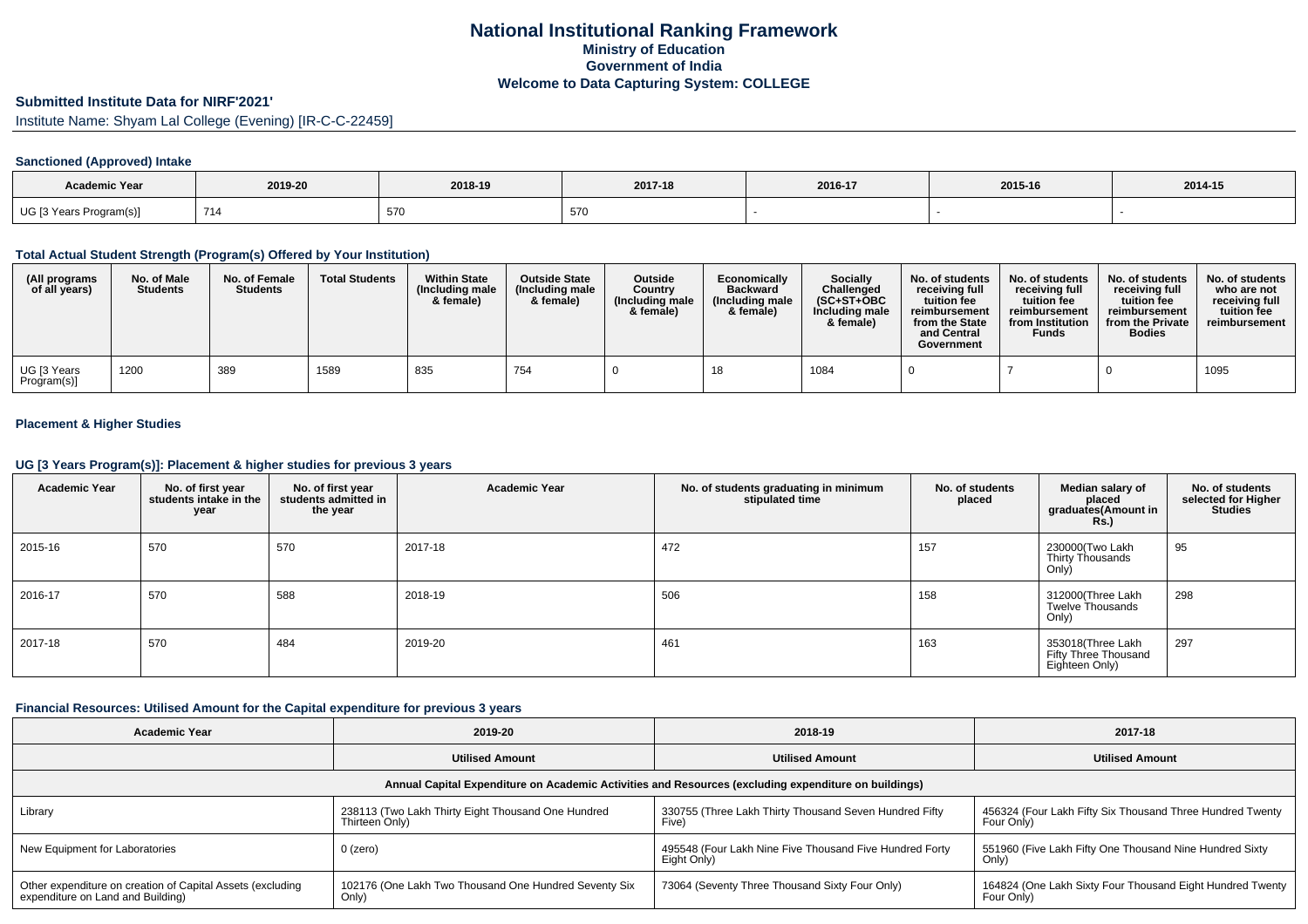### **Financial Resources: Utilised Amount for the Operational expenditure for previous 3 years**

| <b>Academic Year</b>                                                                                                              | 2019-20                                                    | 2018-19                                                    | 2017-18                                                   |  |  |  |  |  |  |  |  |
|-----------------------------------------------------------------------------------------------------------------------------------|------------------------------------------------------------|------------------------------------------------------------|-----------------------------------------------------------|--|--|--|--|--|--|--|--|
|                                                                                                                                   | <b>Utilised Amount</b>                                     | <b>Utilised Amount</b>                                     | <b>Utilised Amount</b>                                    |  |  |  |  |  |  |  |  |
| <b>Annual Operational Expenditure</b>                                                                                             |                                                            |                                                            |                                                           |  |  |  |  |  |  |  |  |
| Salaries (Teaching and Non Teaching staff)                                                                                        | 192633930 (Ninteen Crore Twenty Six Lakh Thirty Three      | 18587253 (Eighteen Crore Fifty Lakh Seven Thousand Two     | 140143430 (Fourteen Crore One Lakh Forty Three Thousand   |  |  |  |  |  |  |  |  |
|                                                                                                                                   | Thousand Nine Hundred Thirty only)                         | Hundred Fifty Three Only)                                  | Four Hundred Thirty only)                                 |  |  |  |  |  |  |  |  |
| Maintenance of Academic Infrastructure or consumables and                                                                         | 616434 (Six Lakh Sixteen Thousand Four Hundred Thirty Four | 4437615 (Forty Four Lakh Thirty Seven Thousand Six Hundred | 5150698 (Fifty One Lakh Fifty Thousand Six Hundred Ninety |  |  |  |  |  |  |  |  |
| other running expenditures(excluding maintenance of hostels<br>and allied services, rent of the building, depreciation cost, etc) | Only)                                                      | Fifteen Only)                                              | Eight Only)                                               |  |  |  |  |  |  |  |  |
| Seminars/Conferences/Workshops                                                                                                    | 153754 (One Lakh Fifty Three Thousand Seven Hundred Fifty  | 151338 (One Lakh Fifty One Thousand Three Hundred Thirty   | 215479 (Two Lakh Fifteen Thousand Four Hundred Seventy    |  |  |  |  |  |  |  |  |
|                                                                                                                                   | Four Only)                                                 | Eight Only)                                                | Nine Only)                                                |  |  |  |  |  |  |  |  |

## **PCS Facilities: Facilities of physically challenged students**

| 1. Do your institution buildings have Lifts/Ramps?                                                                                                        | Yes, more than 80% of the buildings |
|-----------------------------------------------------------------------------------------------------------------------------------------------------------|-------------------------------------|
| 2. Do your institution have provision for walking aids, includingwheelchairs and transportation from one building to another for<br>handicapped students? | Yes                                 |
| 3. Do your institution buildings have specially designed toilets for handicapped students?                                                                | Yes, more than 80% of the buildings |

## **Faculty Details**

| Srno           | Name                                    | Age | Designation            | Gender | Qualification | <b>Experience (In</b><br>Months) | <b>Is Associated</b><br><b>Last Year</b> | <b>Currently<br/>working with<br/>institution?</b> | <b>Joining Date</b> | <b>Leaving Date</b>      | <b>Association type</b> |
|----------------|-----------------------------------------|-----|------------------------|--------|---------------|----------------------------------|------------------------------------------|----------------------------------------------------|---------------------|--------------------------|-------------------------|
|                | <b>MS DHARMA</b><br><b>RAWAT</b>        | 38  | Assistant<br>Professor | Female | <b>NET</b>    | 41                               | Yes                                      | Yes                                                | 01-02-2016          | --                       | Adhoc/<br>Contractual   |
| $\overline{2}$ | DR ADITYA<br>PRAKASH<br><b>TRIPATHI</b> | 38  | Assistant<br>Professor | Male   | Ph.D          | 140                              | Yes                                      | Yes                                                | 16-12-2008          | $\overline{\phantom{a}}$ | Regular                 |
| 3              | DR AMIT SINGH                           | 40  | Assistant<br>Professor | Male   | Ph.D          | 140                              | Yes                                      | Yes                                                | 21-05-2009          | $\overline{\phantom{a}}$ | Regular                 |
|                | DR AMRENDRA<br>KUMAR SINGH              | 45  | Assistant<br>Professor | Male   | Ph.D          | 150                              | Yes                                      | Yes                                                | 07-11-2008          | $\overline{\phantom{a}}$ | Regular                 |
| 5              | DR ANIL KUMAR<br>RAI                    | 53  | Associate<br>Professor | Male   | Ph.D          | 272                              | Yes                                      | Yes                                                | 18-12-1997          | $\overline{\phantom{a}}$ | Regular                 |
| 6              | DR ARCHNA<br>UPADHYAYA                  | 52  | Associate<br>Professor | Female | Ph.D          | 272                              | Yes                                      | Yes                                                | 18-12-1997          | $\overline{\phantom{a}}$ | Regular                 |
| $\overline{7}$ | DR ASHOK<br><b>KUMAR</b>                | 49  | Assistant<br>Professor | Male   | Ph.D          | 140                              | Yes                                      | Yes                                                | 28-11-2008          | $\overline{\phantom{a}}$ | Regular                 |
| 8              | DR BHARTI                               | 36  | Assistant<br>Professor | Female | Ph.D          | 140                              | Yes                                      | Yes                                                | 20-11-2008          | $\overline{\phantom{a}}$ | Regular                 |
| 9              | DR DEEPIKA<br><b>VERMA</b>              | 42  | Assistant<br>Professor | Female | Ph.D          | 128                              | Yes                                      | Yes                                                | 11-05-2009          | $\overline{\phantom{a}}$ | Regular                 |
| 10             | DR DEO<br><b>NARAYAN SINGH</b>          | 58  | Assistant<br>Professor | Male   | Ph.D          | 188                              | Yes                                      | Yes                                                | 04-08-2009          | $\overline{\phantom{a}}$ | Regular                 |
| 11             | DR KARAN<br><b>GUPTA</b>                | 34  | Assistant<br>Professor | Male   | Ph.D          | 44                               | Yes                                      | Yes                                                | 15-09-2016          | $\overline{\phantom{a}}$ | Adhoc/<br>Contractual   |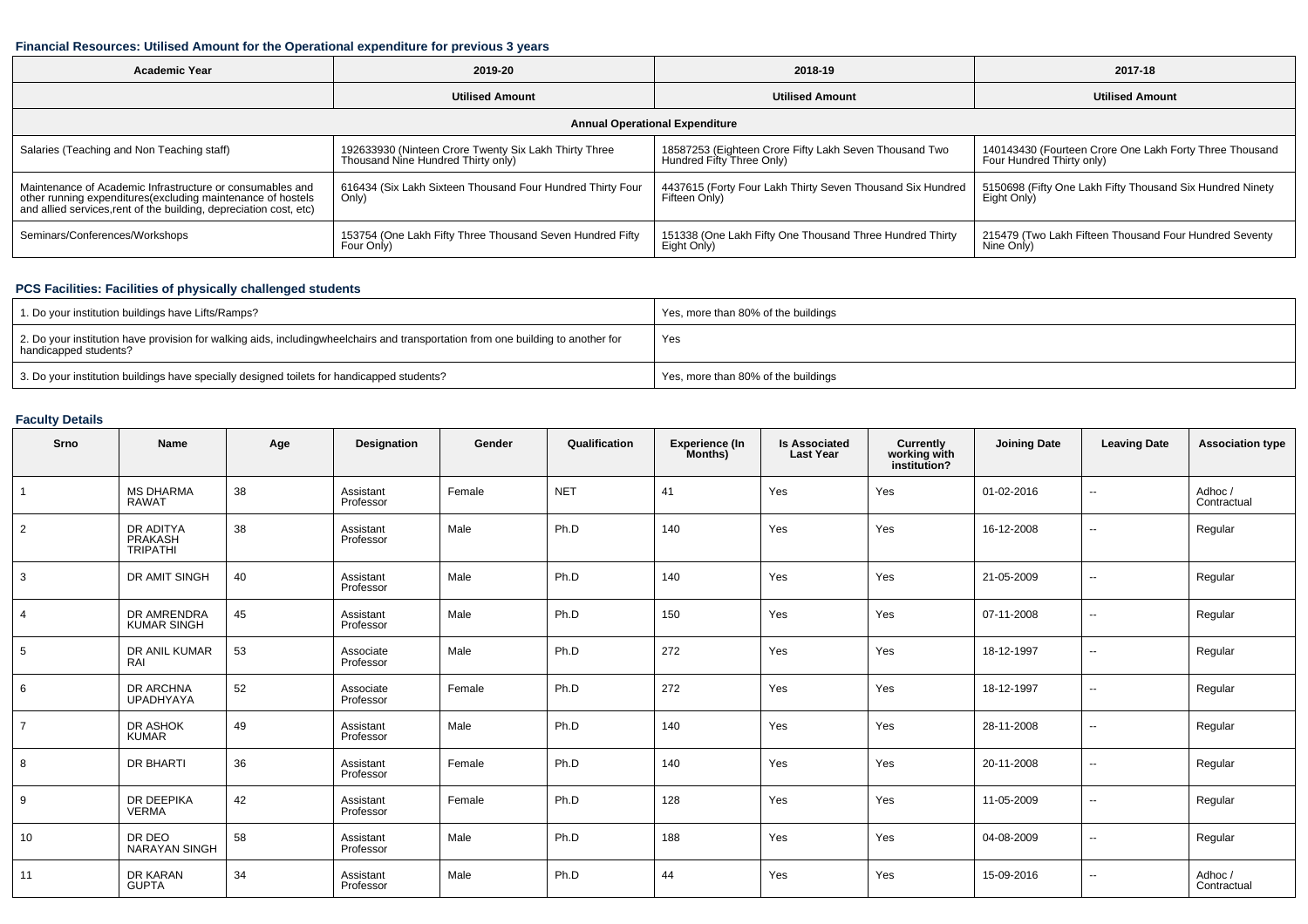| 12 | DR KUSUM DEVI                     | 37 | Assistant<br>Professor                              | Female | Ph.D | 140 | Yes | Yes | 29-10-2008 | $\overline{\phantom{a}}$ | Regular                |
|----|-----------------------------------|----|-----------------------------------------------------|--------|------|-----|-----|-----|------------|--------------------------|------------------------|
| 13 | DR MANISH<br>KARMWAR              | 46 | Assistant<br>Professor                              | Male   | Ph.D | 127 | Yes | Yes | 17-10-2009 | $\overline{\phantom{a}}$ | Adhoc /<br>Contractual |
| 14 | DR MANOJ<br><b>KUMAR</b>          | 37 | Assistant<br>Professor                              | Male   | Ph.D | 45  | Yes | Yes | 05-08-2015 | $\overline{\phantom{a}}$ | Adhoc /<br>Contractual |
| 15 | DR MANU<br><b>UMESH</b>           | 43 | Assistant<br>Professor                              | Male   | Ph.D | 140 | Yes | Yes | 21-11-2008 | $\overline{\phantom{a}}$ | Regular                |
| 16 | DR PRAMOD<br><b>KUMAR</b>         | 58 | Associate<br>Professor                              | Male   | Ph.D | 232 | Yes | Yes | 04-08-2009 | $\overline{\phantom{a}}$ | Regular                |
| 17 | DR PRAMOD<br><b>KUMAR DWIVEDI</b> | 46 | Assistant<br>Professor                              | Male   | Ph.D | 200 | Yes | Yes | 21-03-2003 | $\overline{\phantom{a}}$ | Regular                |
| 18 | DR PRAVIN<br><b>KUMAR</b>         | 54 | Dean / Principal /<br>Director / Vice<br>Chancellor | Male   | Ph.D | 309 | Yes | No  | 15-07-2015 | 15-07-2020               | Regular                |
| 19 | <b>DR PREETI</b><br><b>SHUKLA</b> | 55 | Assistant<br>Professor                              | Female | Ph.D | 272 | Yes | Yes | 25-10-2008 | $\sim$                   | Regular                |
| 20 | DR RAM ROOP<br><b>MEENA</b>       | 37 | Assistant<br>Professor                              | Male   | Ph.D | 128 | Yes | Yes | 08-04-2010 | $\sim$                   | Regular                |
| 21 | DR RAMESH<br><b>KUMAR</b>         | 61 | Associate<br>Professor                              | Male   | Ph.D | 260 | Yes | Yes | 20-01-2009 | $\sim$                   | Regular                |
| 22 | DR REENU<br><b>GUPTA</b>          | 42 | Assistant<br>Professor                              | Female | Ph.D | 128 | Yes | Yes | 11-05-2009 | $\overline{\phantom{a}}$ | Regular                |
| 23 | DR REKHA<br><b>KASHYAP</b>        | 42 | Assistant<br>Professor                              | Female | Ph.D | 69  | Yes | Yes | 01-09-2014 | $\sim$                   | Adhoc /<br>Contractual |
| 24 | DR RENU GUPTA                     | 61 | Associate<br>Professor                              | Female | Ph.D | 272 | Yes | Yes | 18-12-1997 | $\sim$                   | Regular                |
| 25 | DR RITESH<br><b>BHARDWAJ</b>      | 43 | Assistant<br>Professor                              | Male   | Ph.D | 128 | Yes | Yes | 20-01-2009 | $\sim$                   | Regular                |
| 26 | DR S P SHARMA                     | 64 | Associate<br>Professor                              | Male   | Ph.D | 512 | Yes | Yes | 05-11-1977 | $\overline{\phantom{a}}$ | Regular                |
| 27 | DR SANDEEP<br>KUMAR YADAV         | 39 | Assistant<br>Professor                              | Male   | Ph.D | 140 | Yes | Yes | 29-10-2008 | $\sim$                   | Regular                |
| 28 | DR SANDHYA<br><b>VERMA</b>        | 49 | Assistant<br>Professor                              | Female | Ph.D | 128 | Yes | Yes | 25-02-2009 | $\overline{\phantom{a}}$ | Regular                |
| 29 | DR SARIKA<br><b>TYAGI</b>         | 39 | Assistant<br>Professor                              | Female | Ph.D | 69  | Yes | Yes | 01-09-2014 | $\overline{\phantom{a}}$ | Adhoc /<br>Contractual |
| 30 | DR SARITA                         | 39 | Assistant<br>Professor                              | Female | Ph.D | 128 | Yes | Yes | 11-05-2009 |                          | Regular                |
| 31 | DR SHAILENDER<br>MOHAN SINGH      | 47 | Assistant<br>Professor                              | Male   | Ph.D | 189 | Yes | Yes | 10-08-2004 | $\overline{\phantom{a}}$ | Adhoc /<br>Contractual |
| 32 | DR STUTI GUPTA                    | 38 | Assistant<br>Professor                              | Female | Ph.D | 140 | Yes | Yes | 06-11-2008 | $\overline{\phantom{a}}$ | Regular                |
| 33 | DR SUMITRA                        | 55 | Associate<br>Professor                              | Female | Ph.D | 272 | Yes | Yes | 18-12-1997 | $\overline{\phantom{a}}$ | Regular                |
| 34 | DR SUNITA<br>KHURANA              | 59 | Associate<br>Professor                              | Female | Ph.D | 260 | Yes | Yes | 16-10-1998 | $\overline{\phantom{a}}$ | Regular                |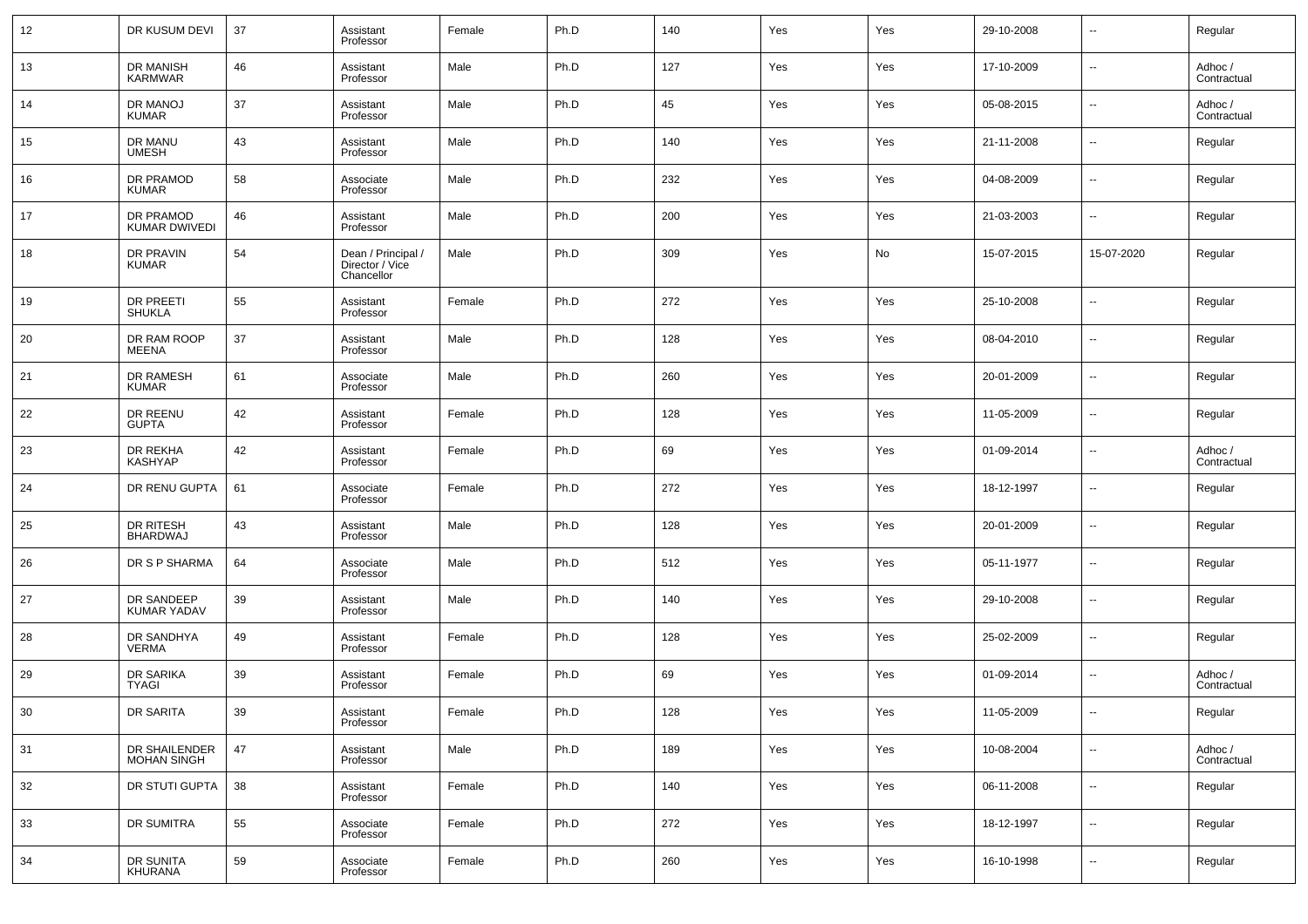| 35 | DR SUNITA<br><b>SAXENA</b>          | 48 | Assistant<br>Professor | Female | Ph.D       | 212 | Yes | Yes | 08-05-2009 | $\overline{\phantom{a}}$ | Regular                |
|----|-------------------------------------|----|------------------------|--------|------------|-----|-----|-----|------------|--------------------------|------------------------|
| 36 | DR SURESH<br><b>KUMAR</b>           | 46 | Assistant<br>Professor | Male   | Ph.D       | 140 | Yes | Yes | 04-12-2008 | $\overline{\phantom{a}}$ | Regular                |
| 37 | DR VATSAL<br><b>SINGH</b>           | 34 | Assistant<br>Professor | Female | Ph.D       | 94  | Yes | Yes | 08-07-2012 | $\overline{\phantom{a}}$ | Adhoc /<br>Contractual |
| 38 | DR YATISH<br><b>KUMAR MISHRA</b>    | 61 | Assistant<br>Professor | Male   | Ph.D       | 82  | Yes | Yes | 24-07-2013 | $\overline{\phantom{a}}$ | Adhoc /<br>Contractual |
| 39 | MS ANJU BALA                        | 32 | Assistant<br>Professor | Female | <b>NET</b> | 52  | Yes | Yes | 01-02-2016 | $\overline{\phantom{a}}$ | Adhoc /<br>Contractual |
| 40 | <b>MS BHARTI</b><br><b>KUMAR</b>    | 40 | Assistant<br>Professor | Female | M. Phil    | 128 | Yes | Yes | 16-01-2009 | $\overline{\phantom{a}}$ | Regular                |
| 41 | <b>MS DEEPIKA</b><br><b>JAJORIA</b> | 33 | Assistant<br>Professor | Female | <b>NET</b> | 57  | Yes | Yes | 20-08-2015 | $\overline{\phantom{a}}$ | Adhoc /<br>Contractual |
| 42 | <b>MS ERA</b><br><b>BHARDWAJ</b>    | 45 | Assistant<br>Professor | Female | <b>NET</b> | 69  | Yes | Yes | 01-09-2014 | $\overline{\phantom{a}}$ | Adhoc /<br>Contractual |
| 43 | <b>MS GAURI</b><br>SAXENA           | 37 | Assistant<br>Professor | Female | M. Phil    | 140 | Yes | Yes | 01-11-2008 | $\overline{\phantom{a}}$ | Regular                |
| 44 | MS ILA<br><b>BHUSHAN JAIN</b>       | 51 | Assistant<br>Professor | Female | <b>NET</b> | 128 | Yes | Yes | 20-01-2009 | $\overline{\phantom{a}}$ | Regular                |
| 45 | DR MEGHA JAIN                       | 36 | Assistant<br>Professor | Female | Ph.D       | 68  | Yes | Yes | 01-09-2014 | $\overline{\phantom{a}}$ | Adhoc /<br>Contractual |
| 46 | <b>MS NEETU</b><br><b>GUPTA</b>     | 37 | Assistant<br>Professor | Female | <b>NET</b> | 57  | Yes | Yes | 04-08-2015 | $\overline{\phantom{a}}$ | Adhoc /<br>Contractual |
| 47 | <b>MS ROLI</b><br>RAGHUVANSHI       | 43 | Assistant<br>Professor | Female | <b>NET</b> | 57  | Yes | Yes | 05-08-2015 | $\overline{\phantom{a}}$ | Adhoc /<br>Contractual |
| 48 | <b>MS SONIA SINGH</b>               | 30 | Assistant<br>Professor | Female | <b>NET</b> | 67  | Yes | Yes | 13-08-2014 | $\overline{\phantom{a}}$ | Adhoc /<br>Contractual |
| 49 | <b>MS SURBHI</b><br><b>BADHWAR</b>  | 43 | Assistant<br>Professor | Female | M. Phil    | 236 | Yes | Yes | 25-07-2000 | $\overline{\phantom{a}}$ | Regular                |
| 50 | SH AJAY GUPTA                       | 39 | Assistant<br>Professor | Male   | <b>NET</b> | 140 | Yes | Yes | 05-11-2008 | $\overline{\phantom{a}}$ | Regular                |
| 51 | <b>SH ANIL KUMAR</b>                | 39 | Assistant<br>Professor | Male   | M. Phil    | 140 | Yes | Yes | 26-11-2008 | $\overline{\phantom{a}}$ | Regular                |
| 52 | SH ANIL KUMAR<br><b>SINGH</b>       | 42 | Assistant<br>Professor | Male   | <b>NET</b> | 140 | Yes | Yes | 10-11-2008 | $\overline{\phantom{a}}$ | Regular                |
| 53 | <b>SH ANKUR</b><br>CHHABRA          | 36 | Assistant<br>Professor | Male   | <b>NET</b> | 82  | Yes | Yes | 20-07-2013 | $\overline{\phantom{a}}$ | Adhoc /<br>Contractual |
| 54 | <b>SH ASHWANI</b><br><b>JASSAL</b>  | 43 | Assistant<br>Professor | Male   | M. Phil    | 152 | Yes | Yes | 21-08-2007 | $\overline{\phantom{a}}$ | Regular                |
| 55 | SH J K BAREJA                       | 64 | Associate<br>Professor | Male   | M. Phil    | 512 | Yes | Yes | 03-01-1977 | $\overline{\phantom{a}}$ | Regular                |
| 56 | SH KAMLESH<br>ATTRI                 | 39 | Assistant<br>Professor | Male   | M. Phil    | 140 | Yes | Yes | 26-11-2008 | ۰.                       | Regular                |
| 57 | SH KUMAR<br>PRASHANT                | 54 | Associate<br>Professor | Male   | <b>NET</b> | 278 | Yes | Yes | 20-01-2009 | ۰.                       | Regular                |